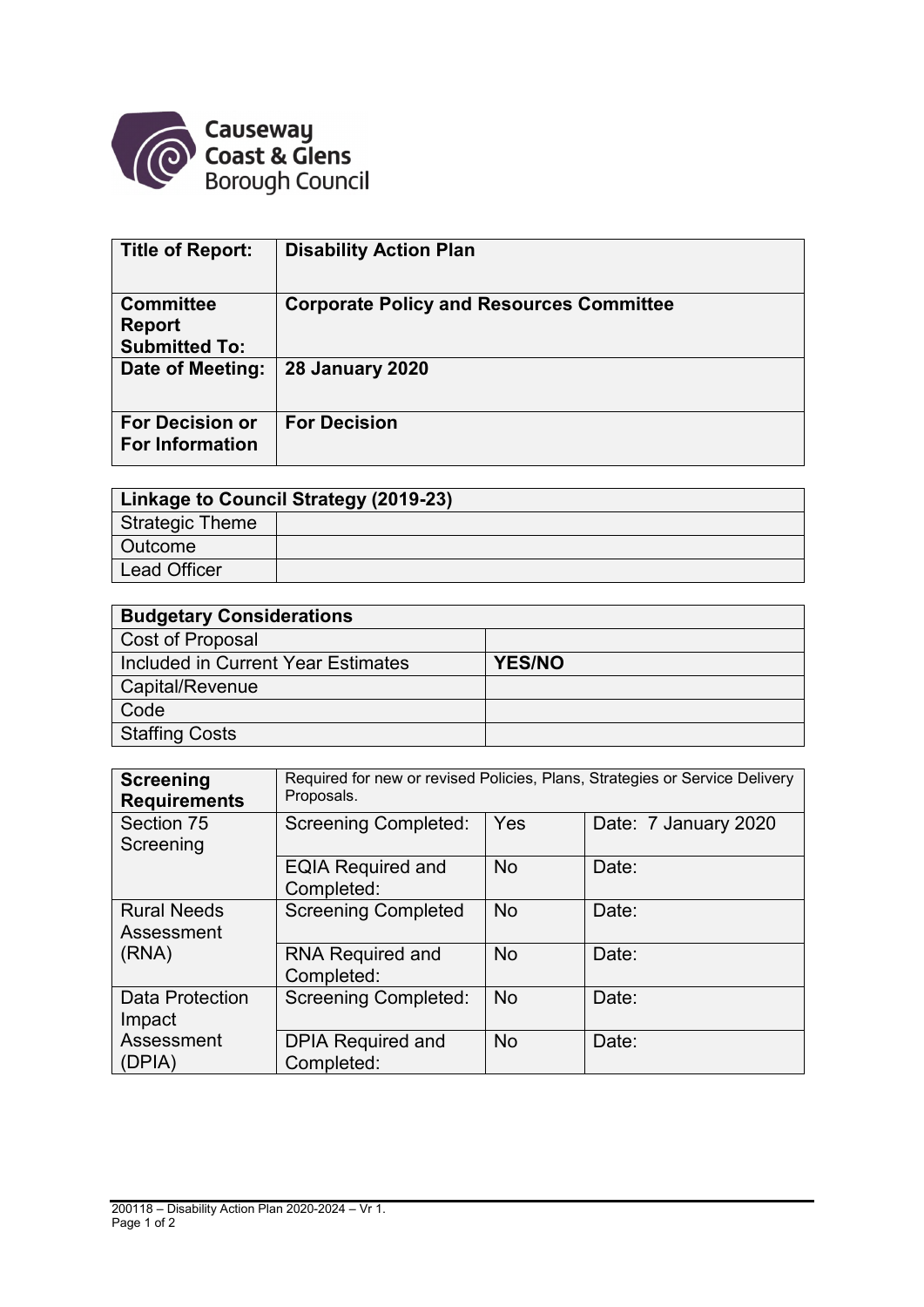#### **1.0 Purpose of Report**

- 1.1 Causeway Coast and Glen Borough Council is subject to the requirements of Section 49A and 49B of the Disability Discrimination Act 1995 (as amended by the Disability Discrimination (NI) Order 2006), ie the "Disability Duties".
- 1.2 These duties mean that the Council, when exercising its functions, must have due regard to the need:
	- to promote positive attitudes towards disabled people; and
	- to encourage participation by disabled people in public life.
- 1.3 In order to outline how the Council will fulfil its obligations under these Disability Duties, the Council is required to put in place a Disability Action Plan showing how it proposes to fulfil the disability duties.
- 1.4 The previous Disability Action Plan for Council covered the period 2015 to 2019 but this now needs to be revised and replaced with a new four year Plan.

#### **2.0 Background**

- 2.1 Causeway Coast and Glens Borough Council is committed to the fulfilment of its disability duties in all parts of its organisation and has set out how it intends to do this in the attached draft Disability Action Plan (the Plan).
- 2.2 This new Disability Action Plan will cover the period 2020 to 2024 and it includes a range of action measures across the Council's functions and services which aim to help Council fulfil its statutory obligations.
- 2.3 A copy of this new Disability Action Plan has also to be submitted to the Equality Commission when approved by Council.

#### **3.0 Recommendation**

**It is recommended** that the Corporate Policy and Resources Committee recommends to Council the adoption of the new Disability Action Plan for 2020 to 2024.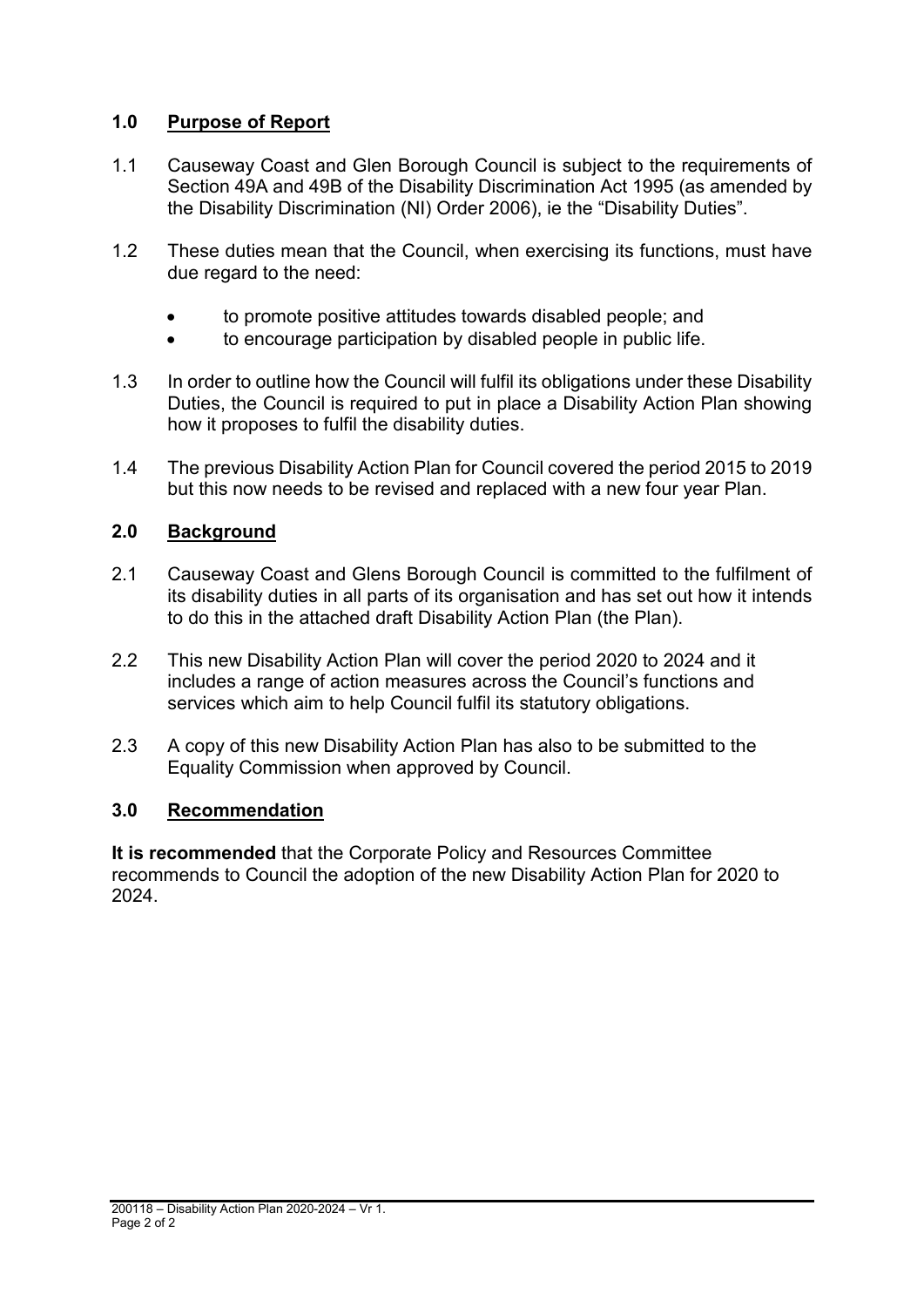

# **Disability Action Plan 2020 - 2024**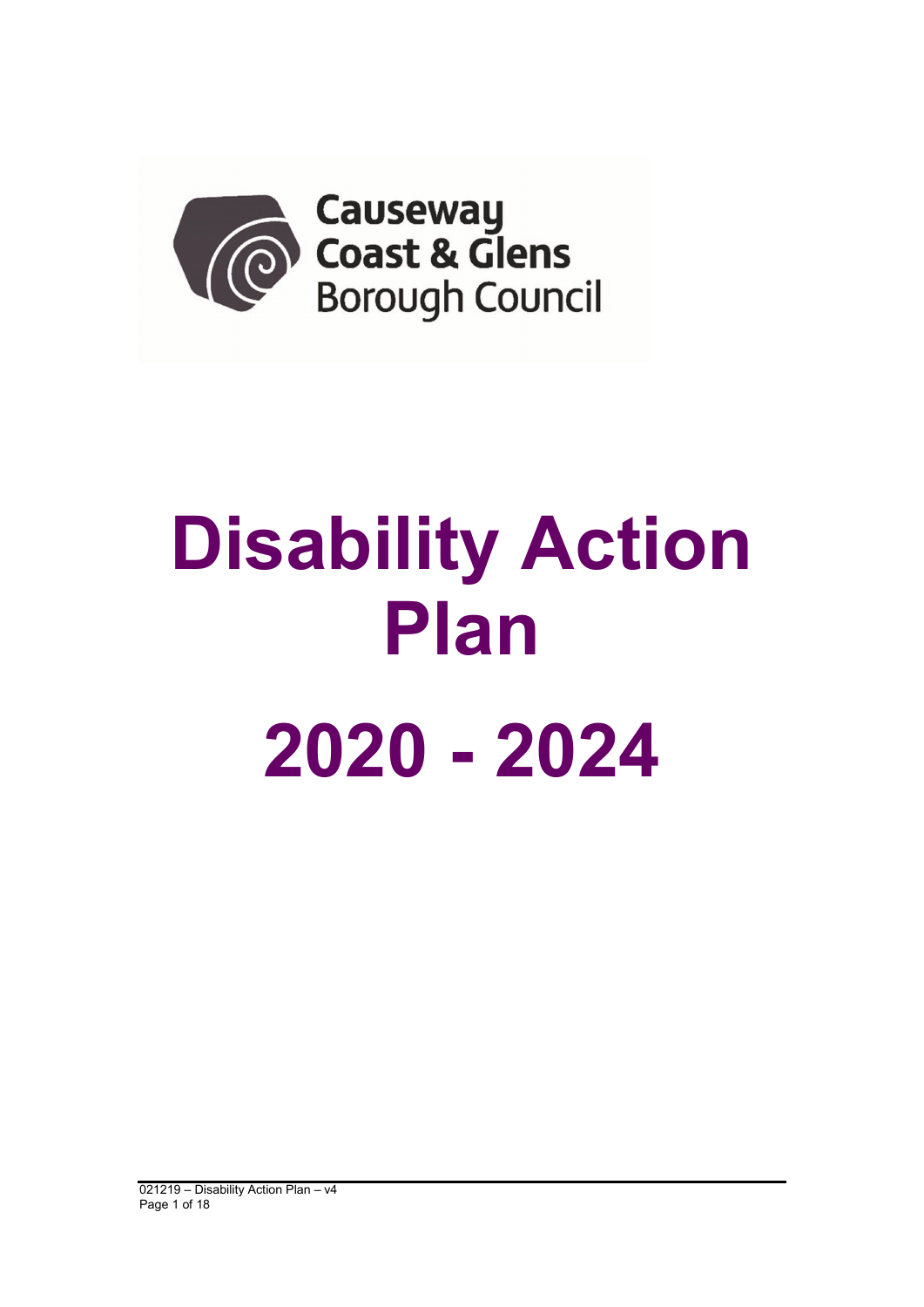## **FOREWORD**

This Disability Action Plan is a statement of Causeway Coast and Glen Borough Council's commitment to, and proposals for, fulfilling its statutory obligations in compliance with Section 49A of the Disability Discrimination Act 1995 (as amended by the Disability Discrimination (NI) Order 2006).

This Act places duties on public authorities, when carrying out their functions to have regard to the need:

- to promote positive attitudes towards disabled people; and
- to encourage participation by disabled people in public life.

The Plan is also important because it outlines how disability issues can be more effectively mainstreamed within the Council, thus ensuring that they are central to the whole range of policy decisionmaking within the Council.

**\_\_\_\_\_\_\_\_\_\_\_\_\_\_\_\_\_\_\_\_\_\_\_\_\_\_\_\_\_\_\_\_ COUNCILLOR SEAN BATESON MAYOR**

**\_\_\_\_\_\_\_\_\_\_\_\_\_\_\_\_\_\_\_\_\_\_\_\_\_\_\_\_\_\_\_\_**

**DAVID JACKSON CHIEF EXECUTIVE**

**\_\_\_\_\_\_\_\_\_\_\_\_\_\_\_\_\_\_\_\_\_\_\_\_\_\_\_\_\_\_\_\_ DATE**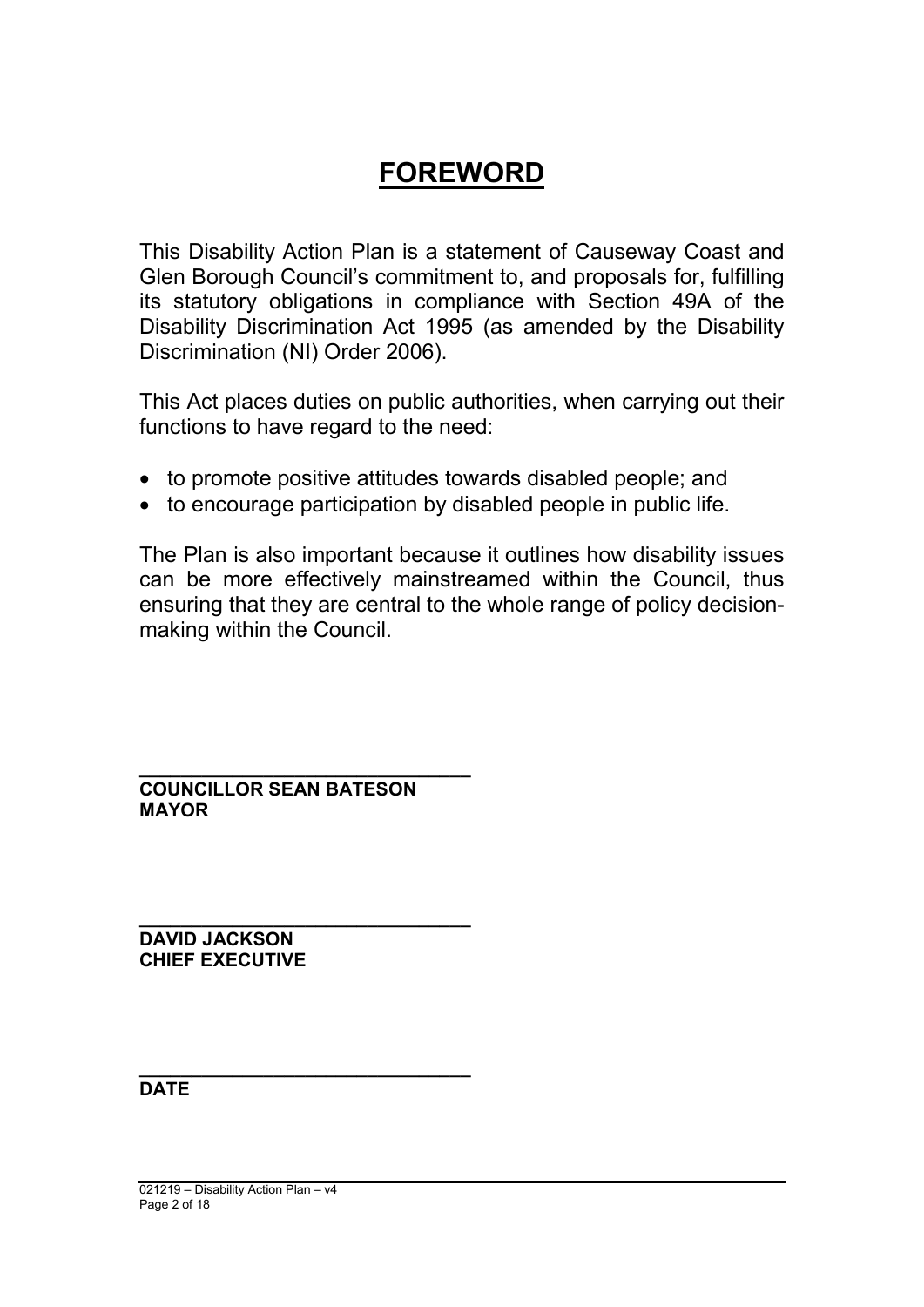# **CONTENTS**

| $\mathbf{1}$ . | Introduction                                                                | 4  |
|----------------|-----------------------------------------------------------------------------|----|
| 2.             | Purpose of the Disability Action Plan                                       | 4  |
| 3.             | The Council – its Role and Functions                                        | 4  |
| 4.             | Commitment to the Effective Implementation<br>of the Disability Action Plan | 6  |
| 5.             | Internal Arrangements                                                       |    |
| 6.             | <b>Annual Report</b>                                                        | 7  |
| 7 <sub>1</sub> | <b>Action Measures</b>                                                      | 7  |
| 8.             | <b>Publication of Action Plan</b>                                           | 18 |

This Disability Action Plan can be obtained from the Council as a paper copy or it can be downloaded from the Council's website. It can also be obtained from the Council in alternative formats, including in large print, in Braille, and on audio cassette. If you would like a copy in an alternative format, please contact:

Elizabeth Beattie Head of Policy and Community Planning Causeway Coast and Glens Borough Council Limavady Office 7 Connell Street Limavady BT49 OHA

| <b>Phone Number:</b>      | 028 7034 7034 |
|---------------------------|---------------|
| <b>Text Phone Number:</b> | 028 7034 7056 |

*Email:* Elizabeth.Beattie@causewaycoastandglens.gov.uk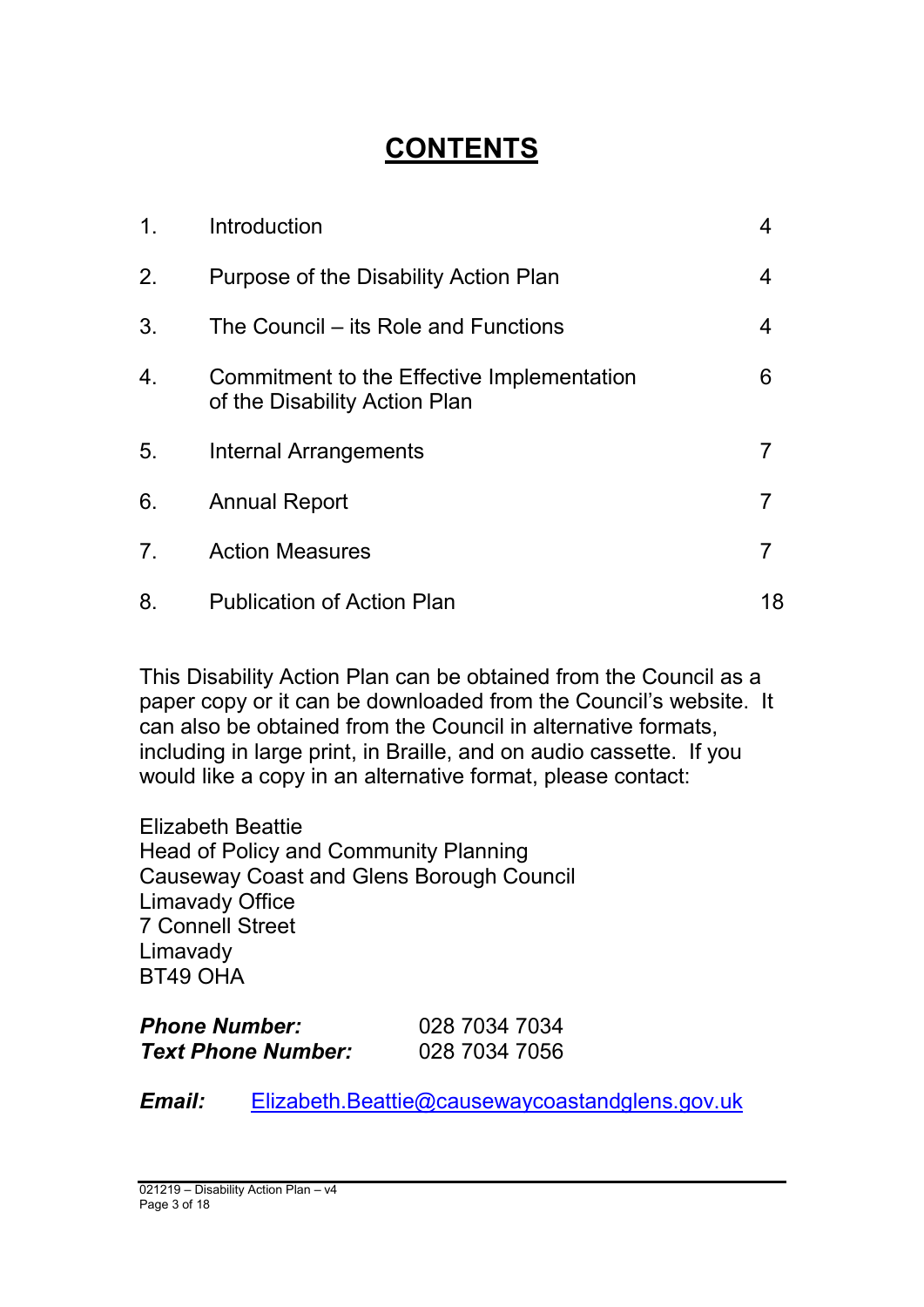### **1. Introduction**

- 1.1 Section 49A of the Disability Discrimination Act 1995 (as amended by the Disability Discrimination (NI) Order 2006) requires the Council, in carrying out its functions, to have due regard to the need:
	- to promote positive attitudes towards disabled people; and
	- to encourage participation by disabled people in public life.
- 1.2 Causeway Coast and Glens Borough Council is committed to the fulfilment of its disability duties in all parts of its organisation and has set out how it intends to do this in this Disability Action Plan (the Plan).
- 1.3 The Council will undertake a planned programme of communication and training on the disability duties for all staff and elected members.

## **2. Purpose of the Disability Action Plan**

2.1 This Plan sets out how the Council proposes to fulfil the disability duties in relation to its functions.

## **3. The Council – Its Role and Functions**

- 3.1 The roles and functions of Local Government in Northern Ireland are set out in the Local Government Act (NI) 1972, the Local Government Act (NI) 2014 and other Miscellaneous Acts and Regulations. Local Government responsibilities fall into three main areas:
	- **Direct Service Provision –** Councils provide a range of local services
	- **Representation** Council nominees sit as representatives on various statutory bodies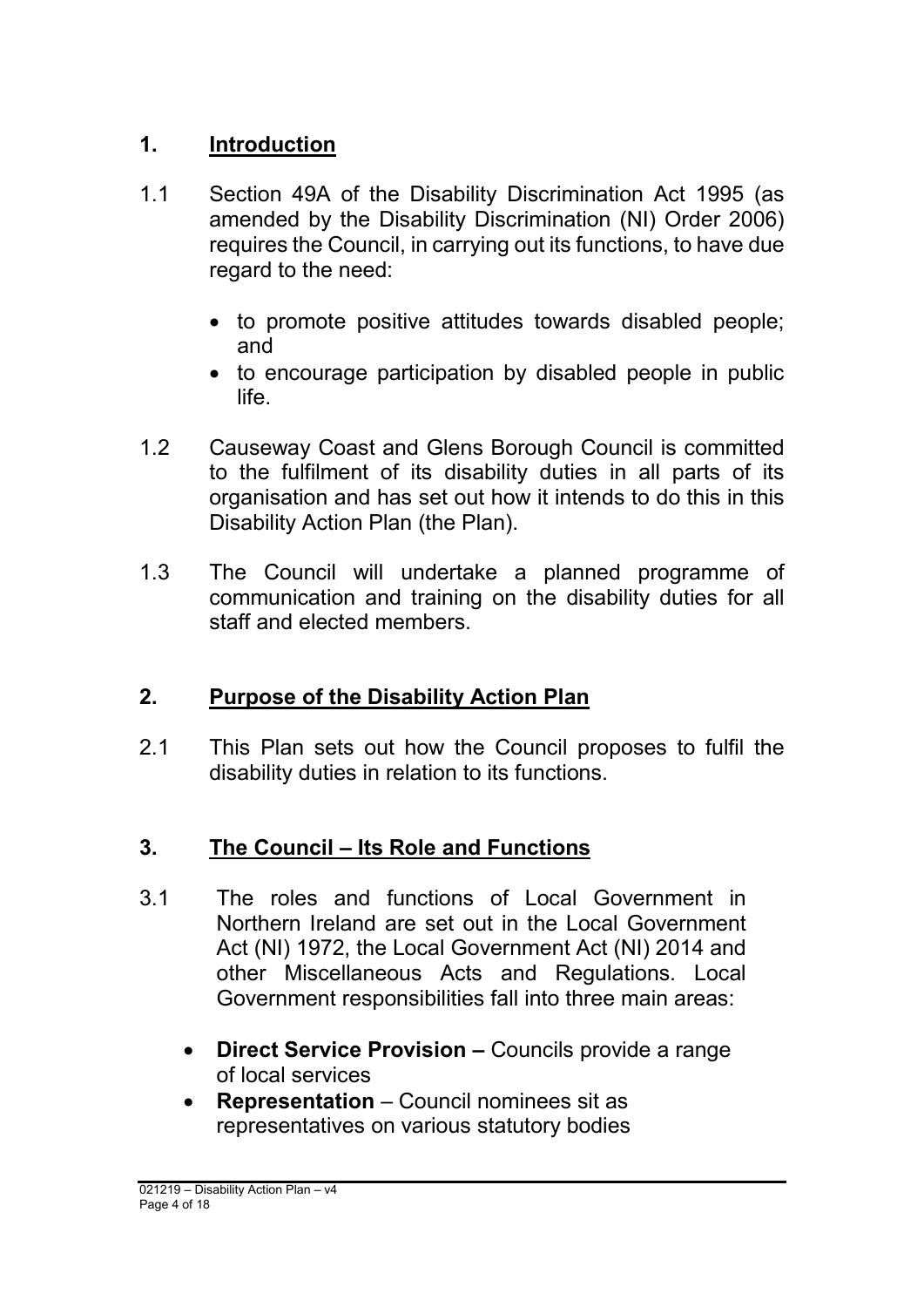- **Civic Leadership** Councils reflect the views of their community in relation to the planning and delivery of certain regional services
- 3.2 The Council performs five principal roles within its local area and district:
	- 1. The direct provision of a number of services and facilities,
	- 2. The promotion of the arts, tourism, community and economic development,
	- 3. The regulation and licensing of certain activities relating to environmental health, consumer protection and public safety,
	- 4. A representative role on a number of bodies and Boards including Education and Health,
	- 5. A consultative role in relation to functions conducted by other Government bodies and agencies on issues such as planning, water, roads and housing.
- 3.3 In the performance of the above roles the Council carries out functions in the following areas (this is not an exhaustive list):
	- the provision and maintenance of facilities for recreational, social and cultural activities including leisure centres, community centres, parks, open spaces, sports and playgrounds and places of entertainment
	- street cleansing
	- waste collection and disposal
	- the provision of burial grounds
	- the provision of grant aid to support the Arts, community development, good relations and the promotion of tourism and economic development
	- the administration and regulation of certain matters relating to the environment, public health and public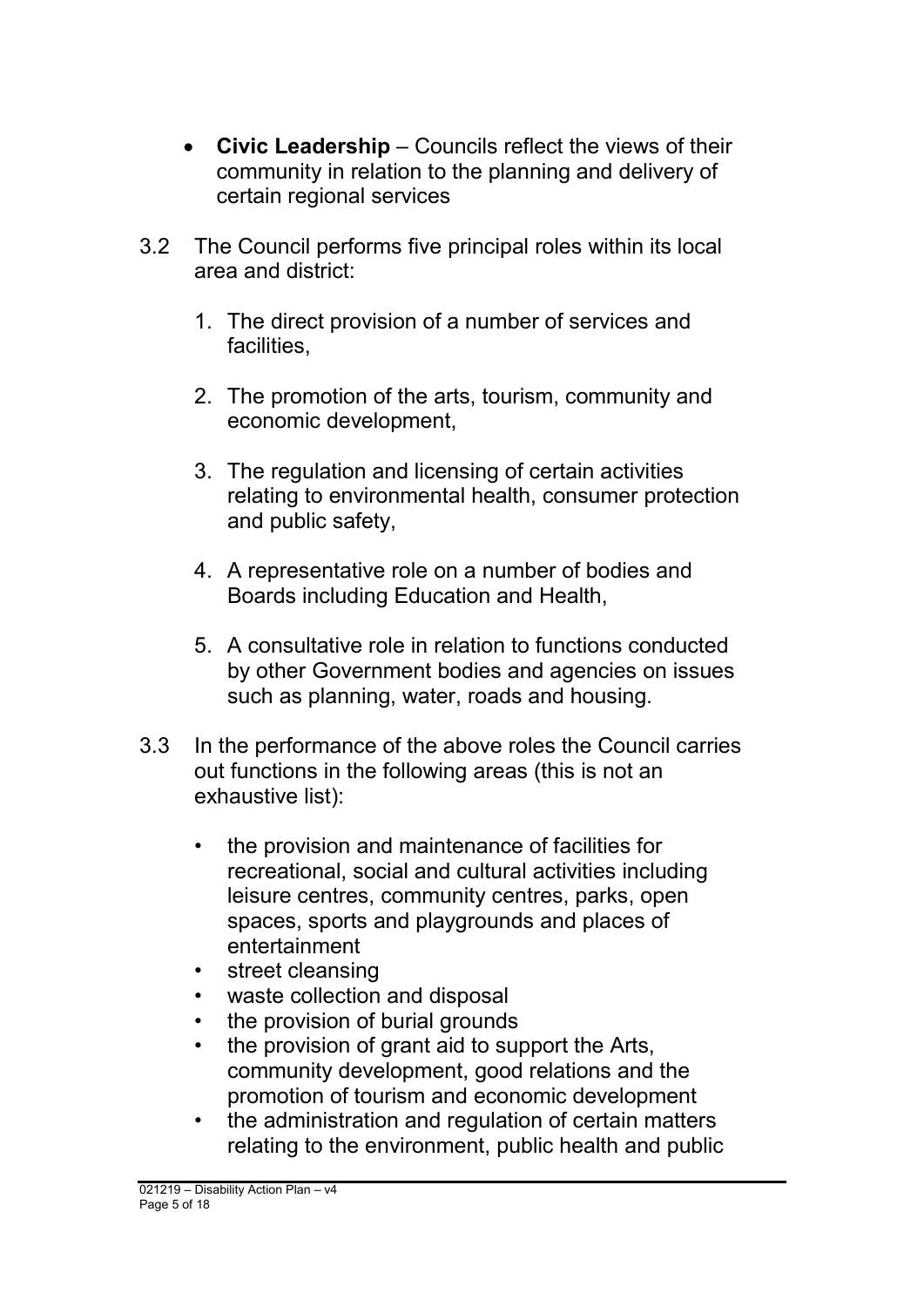safety including building control, food safety, statutory nuisance, dangerous buildings, air pollution, noise pollution, dog control, consumer protection and health and safety

- the licensing and regulation of street trading, places of entertainment, amusement centres, cinemas and petroleum stations
- the making of bye-laws and regulation of same
- Planning development control and enforcement
- Off Street Car Parks
- 3.4 The Council also leads on a community planning process. This will be done in partnership with other public service providers in order to collectively address local problems.

#### **4. The Council's Commitment to the Effective Implementation of the Disability Action Plan**

- 4.1 The Council is committed to the effective implementation of all aspects of the Disability Action Plan in all parts of its organisation. Overall responsibility for determining how this will be achieved lies with the Elected Members. Day to day responsibility for carrying out the Plan lies with the Chief Executive and he/she will be responsible for the implementation of administrative arrangements to ensure that the disability duties are complied with by the Council in carrying out its functions.
- 4.2 As part of its corporate planning process, the Council will build objectives and target setting and monitoring relating to the disability duties into corporate and business plans. These will be reflected at all levels of strategic planning within the Council including individual staff objectives and annual plans. Progress on meeting objectives, including those relating to the disability duties will be monitored and reported upon at the most senior level within the organisation on a quarterly basis. Individual performance on these issues will be monitored and reviewed through performance review arrangements.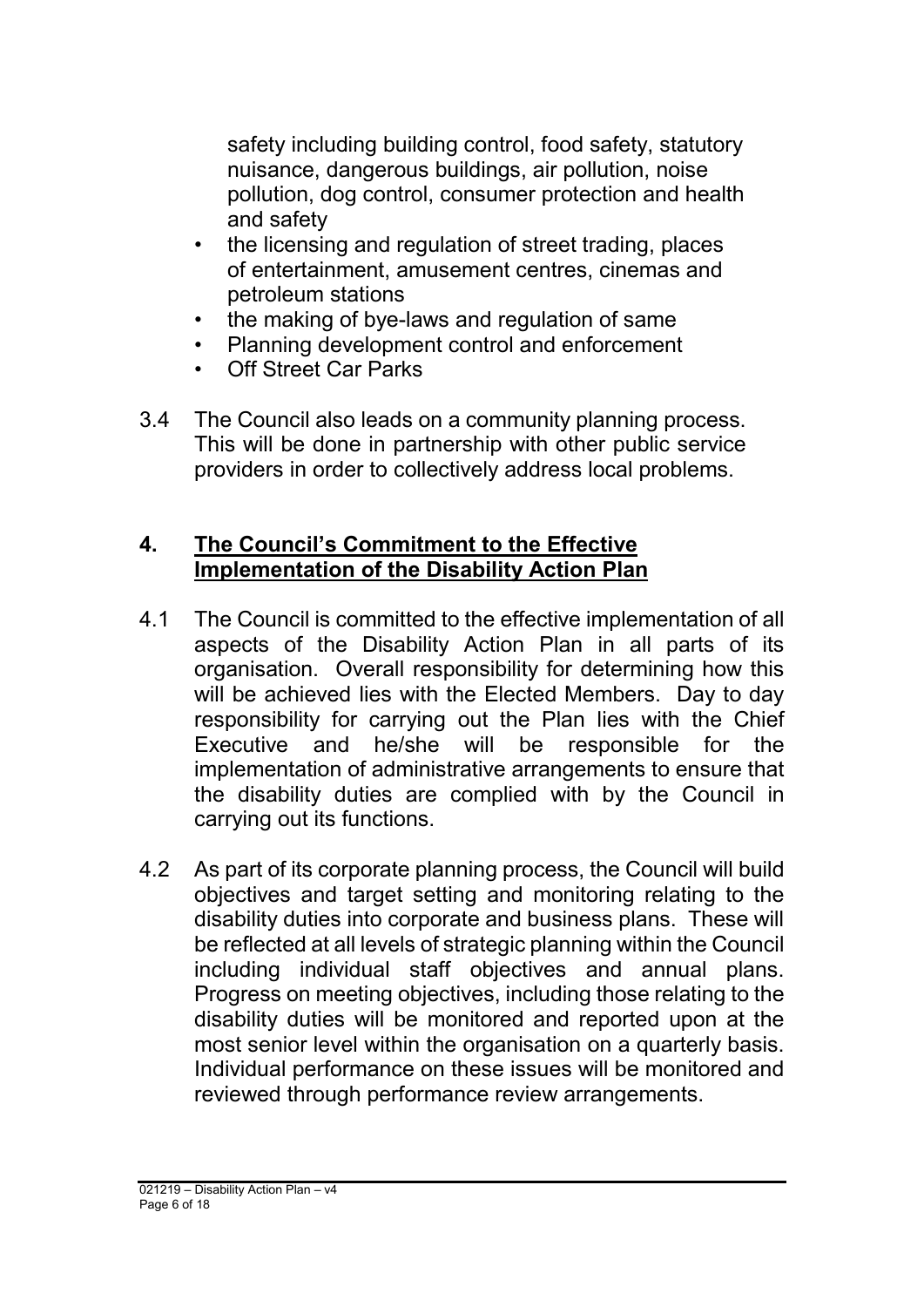4.3 A formal report of progress on meeting the objectives relating to the disability duties will be included in the Council's annual report to the Equality Commission on the implementation of the Council's equality scheme.

#### **5. Internal Arrangements**

- 5.1 The Council consists of 40 elected representatives, elected for a four year period.
- 5.2 The Chief Executive oversees the work of the various departments of Council through the Senior Management Team, which together with the Councillors create the corporate body of the Council.
- 5.3 The Chief Executive is responsible for strategic direction and advice to the Council, for the day to day management of services and for the longer term planning and allocation of resources.

### **6. Annual Report**

- 6.1 The Council will prepare an annual report on the implementation of its Plan for submission to the Equality Commission. This annual report will be included as part of the Council's annual report to the Equality Commission on the implementation of our equality scheme.
- 6.2 A copy of the annual report on the Disability Action Plan will be made available on the Council's website and in alternative formats on request.

### **7. Action Measures**

7.1 The following are the Disability Plan Action Measures which the Council intends to take in order to implement the disability duties during 2019 to 2023: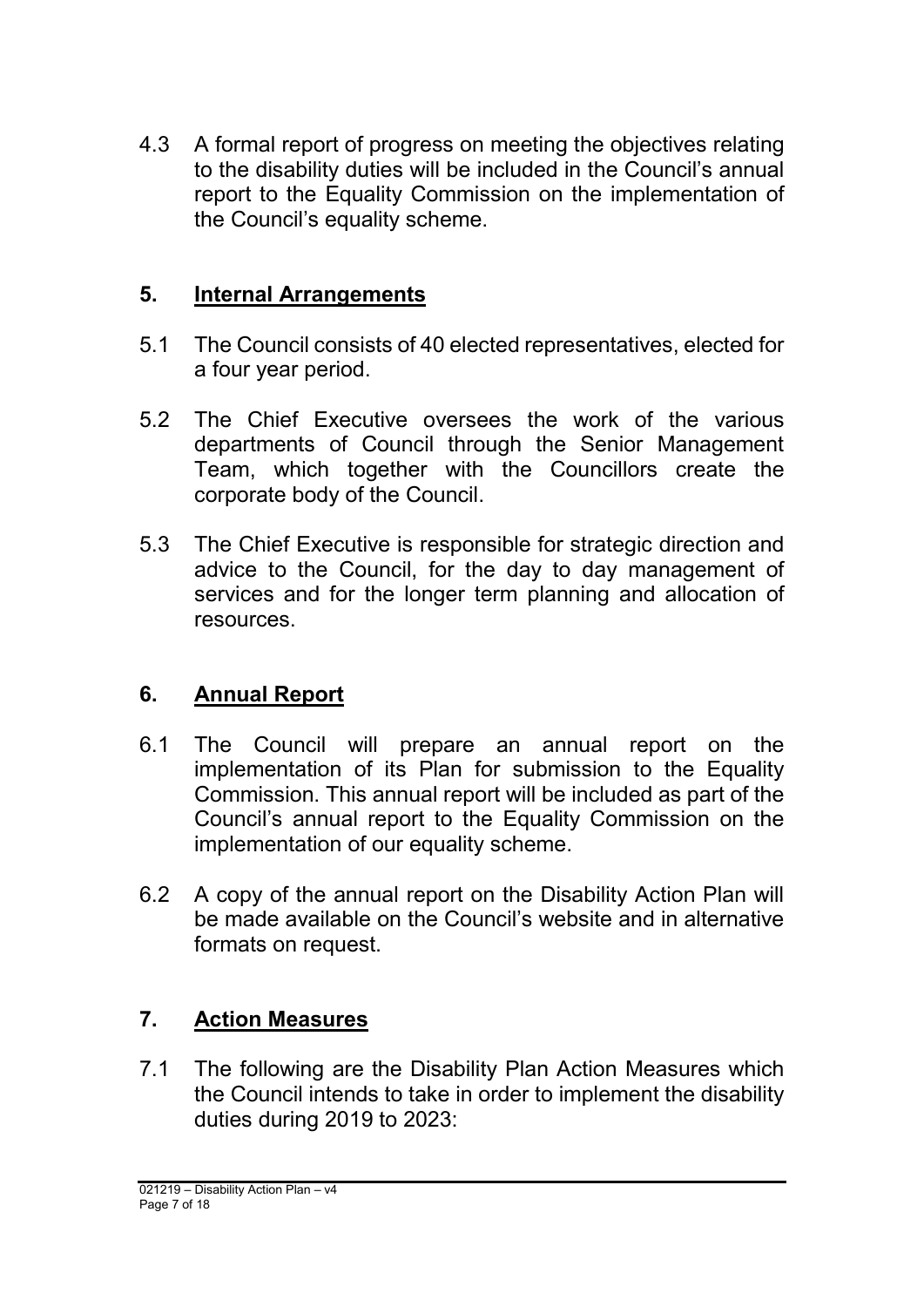## **DISABILITY PLAN ACTION MEASURES 2019 – 2023**

## **THEME: Improve Access to Services**

| <b>Action Measure</b>                                                                                                                   | <b>Expected</b><br><b>Outcome/Impact</b>                                                                | <b>Performance</b><br><b>Indicator</b>                                                                             | <b>Lead Officer</b>                                                                      | <b>Timescale</b>        | <b>Resources</b><br><b>Required</b>                         |
|-----------------------------------------------------------------------------------------------------------------------------------------|---------------------------------------------------------------------------------------------------------|--------------------------------------------------------------------------------------------------------------------|------------------------------------------------------------------------------------------|-------------------------|-------------------------------------------------------------|
| Support persons with a<br>disability to attend and fully<br>engage in Council events and<br>programmes.                                 | <b>Completion of Inclusive</b><br><b>Events Checklist for all</b><br><b>Council events</b>              | % of events with<br>completed checklists                                                                           | All departments/<br>service areas                                                        | 2019-2023               | <b>Officer Time</b>                                         |
| Improve accessibility to<br>changing places provision<br>within the borough                                                             | Review the feasibility of<br>providing 1 additional<br>changing places facility at<br>JDLC, Ballymoney. | Completed review.<br>Identification of<br>potential facilities                                                     | <b>Heads of Sport</b><br>and Well-being;<br>Estates;<br>Operations and<br>Infrastructure | 2019-2023               | <b>Officer Time</b>                                         |
| <b>Ensure 3 Changing Places</b><br>toilet facilities are available for<br>public use within the Causeway<br><b>Coast and Glens area</b> | 3 fully operational changing<br>places toilet facilities within<br><b>Tier 1 Leisure Facilities</b>     | 3 fully operational<br>changing places toilet<br>facilities in operation<br>Monday to Sunday,<br>360 days per year | Head of Sport and<br>Well-being<br><b>Head of Estates</b>                                | <b>December</b><br>2019 | Funding for the<br>planned<br>change<br><b>Officer Time</b> |
| Improve accessibility for sign<br>language users to access<br>services at all Civic buildings                                           | Disabled people can choose<br>the way they receive<br>information about Council<br><b>Services</b>      | Sign Language Video<br>Remote Interpreting<br>Service available at<br>each Civic Building<br>$(4$ in total)        | <b>Head of Policy</b>                                                                    | <b>December</b><br>2019 | Provision of<br>wi-fi.<br>4 tablets.<br><b>Officer Time</b> |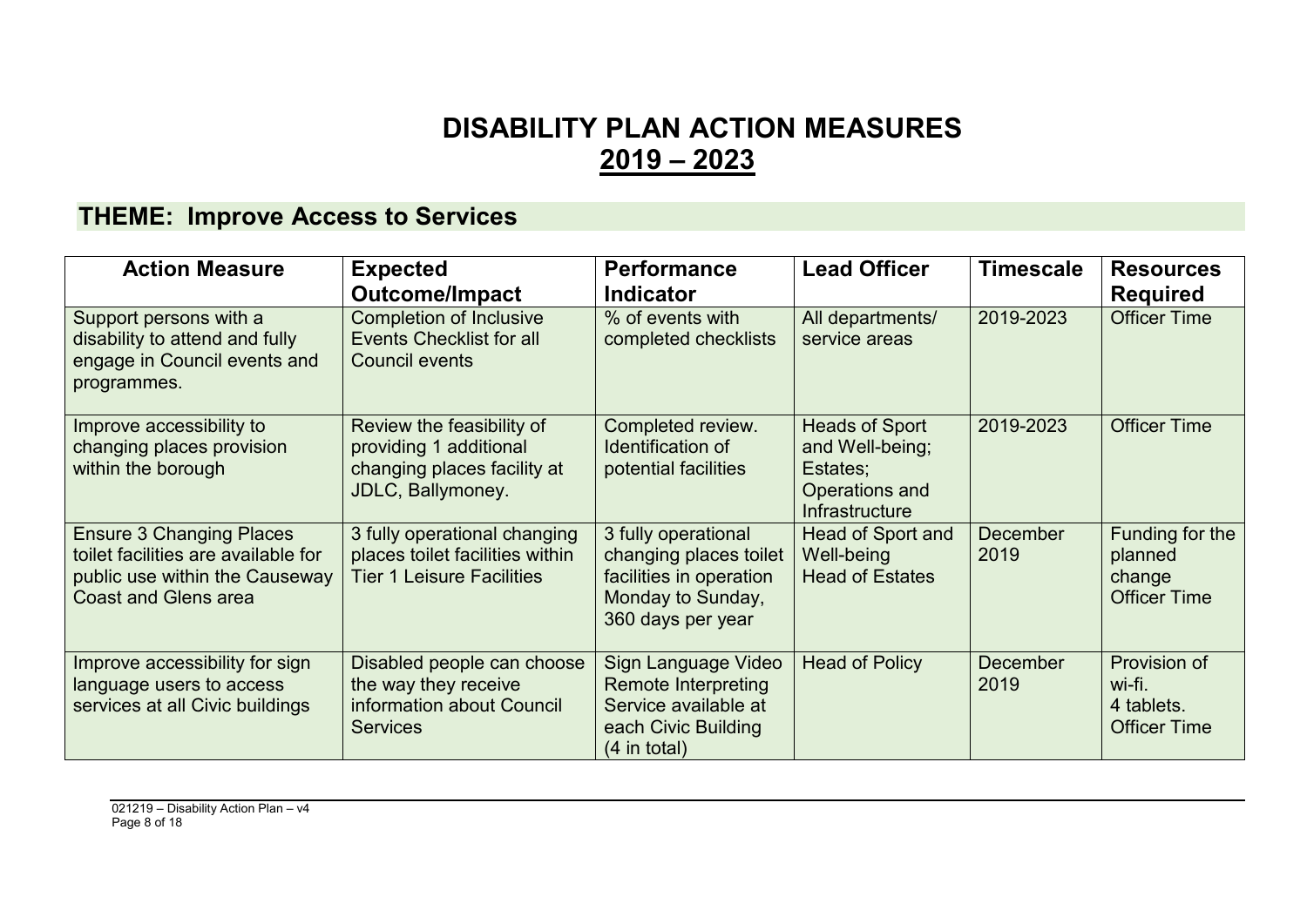| Improve accessibility for<br>individual's with a hearing<br>impairment at all Civic buildings                                         | Disabled people can choose<br>the way they receive<br>information about Council<br><b>Services</b> | Portable Loop<br>System available at<br>each Civic Building<br>$(4$ in total)                   | <b>Head of Policy</b>                                           | <b>December</b><br>2019 | Portable Loop<br>Systems.<br><b>Officer Time</b>                                                                                |
|---------------------------------------------------------------------------------------------------------------------------------------|----------------------------------------------------------------------------------------------------|-------------------------------------------------------------------------------------------------|-----------------------------------------------------------------|-------------------------|---------------------------------------------------------------------------------------------------------------------------------|
| Improve accessibility for sign<br>language users to access<br>information about all Council<br><b>Services</b>                        | Disabled people can choose<br>the way they receive<br>information about Council<br><b>Services</b> | Sign Language Video<br><b>Relay Interpreting</b><br>Service available on<br>the Council website | <b>Head of Policy</b>                                           | <b>December</b><br>2019 | Officer Time.<br>Cost of<br><b>Service</b>                                                                                      |
| Improve accessibility for<br>individuals with a disability to<br>access information about all<br><b>Council Services</b>              | Assess opportunities to<br>present alternative formats<br>in advance                               | Number of alternative<br>formats identified and<br>provided                                     | <b>Head of Policy</b><br><b>Head of Sport and</b><br>Well-being | <b>March 2023</b>       | <b>Officer Time</b><br>Production<br>costs                                                                                      |
| Improve accessibility for<br>individuals on the Autistic<br>Spectrum to participate in<br>physical activity and improve<br>well-being | Individuals with Autism can<br>swim in a suitable setting                                          | Number of<br>participants at the<br><b>Autism Friendly</b><br>sessions per year                 | Head of Sport and<br>Well-being                                 | <b>March 2020</b>       | <b>Officer Time</b><br>Programming<br>of other<br>activities                                                                    |
| Improve accessibility for<br>individuals with a disability to<br>participate in physical activity<br>and improve well-being           | Individuals with a disability<br>can access specialist<br>equipment to facilitate<br>exercise      | Number of users of<br>inclusive cycles                                                          | Head of Sport and<br><b>Well-being</b>                          | <b>March 2020</b>       | <b>Officer Time</b><br>Costs<br>associated<br>with<br>remodelling<br>the cycle path<br>to<br>accommodate<br>inclusive<br>cycles |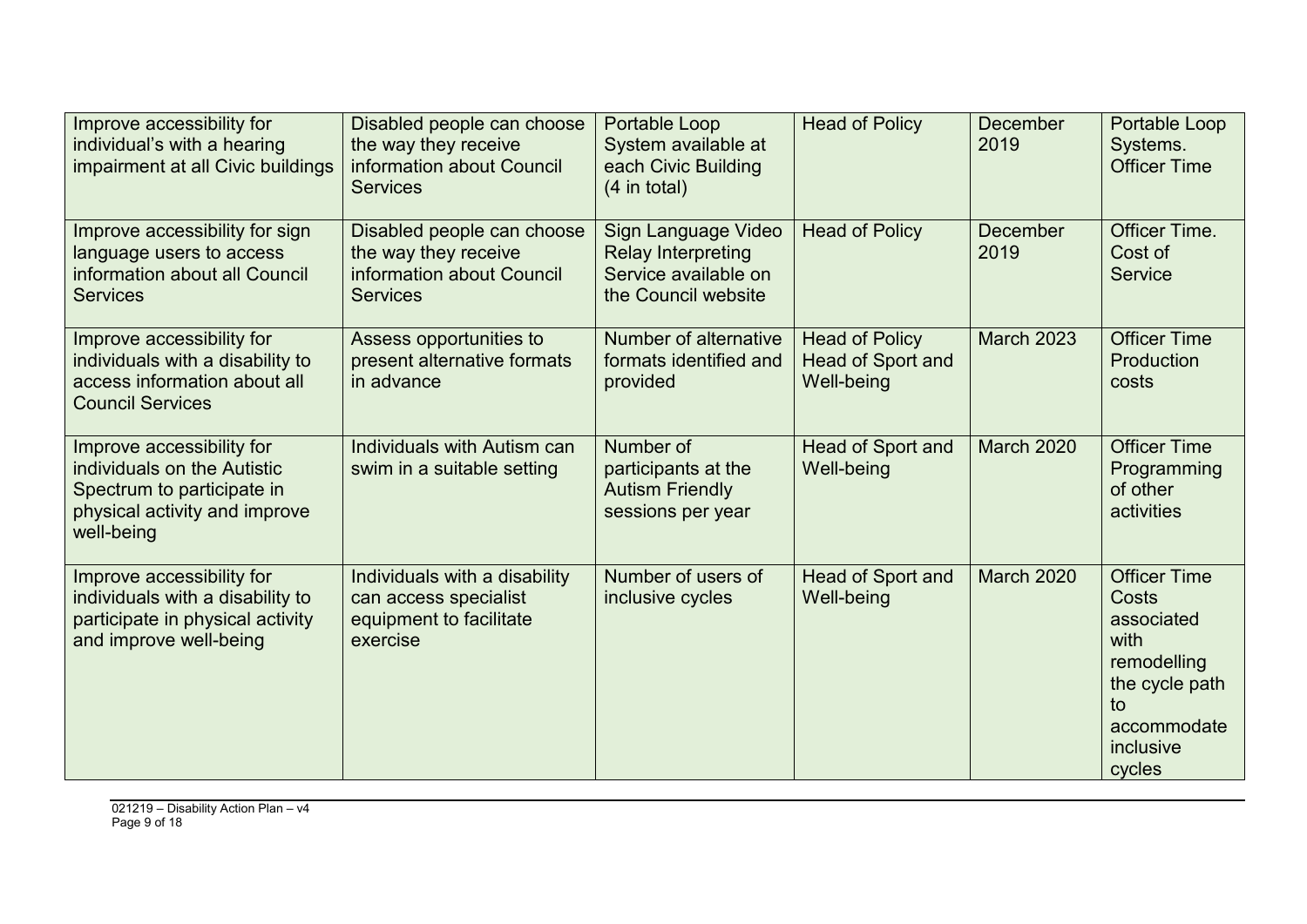| Improve accessibility for<br>individuals with a disability to<br>participate physical activity<br>initiatives and improve well-<br>being | Individuals with a disability<br>can access inclusive<br>participation programmes &<br>services          | Number of<br>programmes                                            | <b>Head of Sport and</b><br>Well-being            | <b>March 2023</b> | <b>Officer Time</b><br>Associated<br>programme<br>costs                               |
|------------------------------------------------------------------------------------------------------------------------------------------|----------------------------------------------------------------------------------------------------------|--------------------------------------------------------------------|---------------------------------------------------|-------------------|---------------------------------------------------------------------------------------|
| Improve accessibility for<br>individuals with a disability to<br>access sport and improve well-<br>being                                 | Individual's with Level 3 &<br>Level 4 Health conditions<br>can access specialist<br>exercise programmes | Number of individuals<br>accessing<br>programmes                   | Head of Sport and<br>Well-being                   | <b>March 2023</b> | <b>Officer Time</b><br><b>Costs</b><br>associated<br>with running<br>the<br>programme |
| Continue to progress the Every<br><b>Customer Counts initiative</b>                                                                      | Improved support for<br>disabled people to access<br>services                                            | % of Audits and<br><b>Action Plans</b><br>completed                | <b>Head of Policy</b>                             | On-going          | Officer Time.<br>Costs of<br>required<br>adaptions                                    |
| Establish a working group to<br>improve access to services for<br>people with Autism spectrum<br>disorders                               | Improved support for people<br>with Autism spectrum<br>disorders to access services                      | Number of changes /<br>initiatives<br>implemented                  | <b>Head of Policy</b>                             | On-going          | Officer Time.<br>Costs of<br>required<br>adaptions                                    |
| <b>Address licensing of Pavement</b><br><b>Cafes when the Council</b><br>receives guidance from DfI                                      | Improved support for<br>disabled people to equally<br>participate in the cultural life<br>of the area    | <b>Monitor</b><br>implementation of<br>licensing Pavement<br>cafes | <b>Head of Health</b><br>and Built<br>Environment | On-going          | Officer time                                                                          |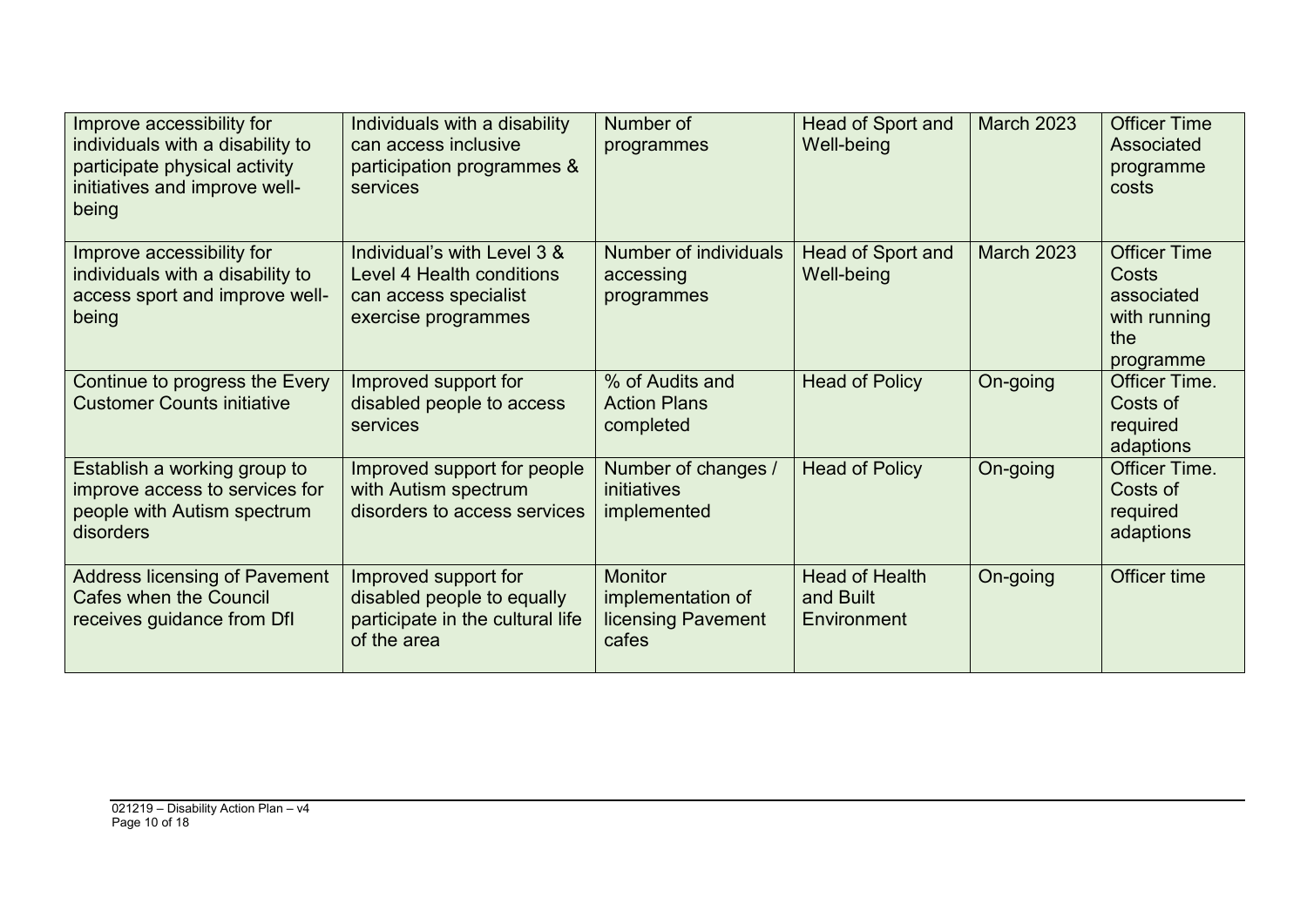## **THEME: Promoting Awareness**

| <b>Action Measure</b>                                                                      | <b>Expected</b><br><b>Outcome/Impact</b>                                                                                                                                                         | <b>Performance</b><br><b>Indicator</b>                                                    | <b>Lead Officer</b>                                      | <b>Timescale</b>    | <b>Resources</b><br><b>Required</b> |
|--------------------------------------------------------------------------------------------|--------------------------------------------------------------------------------------------------------------------------------------------------------------------------------------------------|-------------------------------------------------------------------------------------------|----------------------------------------------------------|---------------------|-------------------------------------|
| Develop communication<br>policies, practices and<br>procedures to ensure best<br>practice. | Better promotion of equality<br>for disabled people.<br>To promote positive<br>attitudes towards disabled<br>people through<br>acknowledging the<br>contribution of people with a<br>disability. | At least two relevant<br>articles annually on<br>Council website,<br>press releases, etc. | <b>All Officers</b>                                      | On-going<br>process | <b>Officer Time</b>                 |
| Engage with town centre<br>retailers to become JAM card<br>friendly businesses             | Improved support for<br>disabled people when<br>engaging with retailers                                                                                                                          | Number of retailers<br>who take up the<br>initiative                                      | <b>Head of Prosperity</b><br>and Place                   |                     | <b>Officer Time</b>                 |
| Improve social inclusion for<br>people with disabilities                                   | To provide information and<br>training (where necessary)<br>to front-line staff about<br>RADAR key including its<br>use and how to apply for it.<br>To facilitate mixed use<br>accessible play.  | % of staff trained.<br>% of accessible play<br>facilities                                 | <b>Head of Policy</b>                                    | 2019-2023           | <b>Officer Time</b>                 |
| Improve leisure information for<br>people with disabilities                                | To provide information on<br>accessibility of Leisure<br>Centres in the Borough                                                                                                                  | Information section<br>on the website<br>detailing accessibility<br>information for the 4 | <b>Head of Policy</b><br>Head of Sport and<br>Well-being | 2019-2020           | <b>Officer Time</b>                 |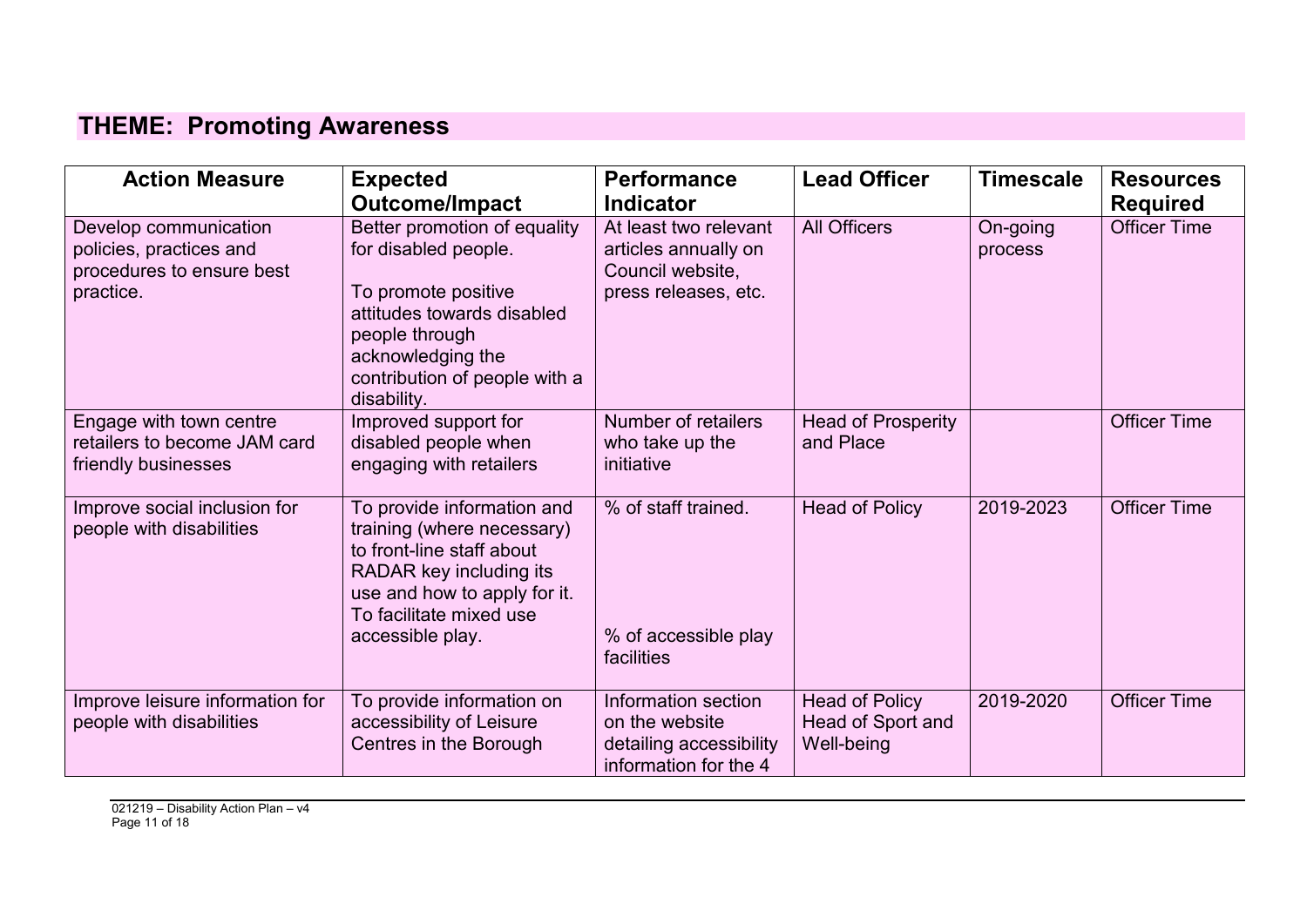|                                                                                                                            |                                                                                                                                         | <b>Council Leisure</b><br>Centres                                                                                    |                                 |                   |                                                            |
|----------------------------------------------------------------------------------------------------------------------------|-----------------------------------------------------------------------------------------------------------------------------------------|----------------------------------------------------------------------------------------------------------------------|---------------------------------|-------------------|------------------------------------------------------------|
| Improve leisure information for<br>people with disabilities                                                                | To provide a central hub of<br>inclusive sports activities                                                                              | Develop a Disability<br>Sports Hub at JDLC.<br>Number of<br>participants signing<br>up to the various<br>initiatives | Head of Sport and<br>Well-being | <b>March 2020</b> | <b>Officer Time</b>                                        |
| Improve Autism Awareness of<br>staff via training                                                                          | Staff will be engaged and<br>awareness raised                                                                                           | % of staff who have<br>received Autism<br>Friendly training                                                          | Head of Sport and<br>Well-being | March 2020        | <b>Officer Time</b><br>Associated<br><b>Training costs</b> |
| Improve Autism awareness via<br>information and links on the<br>Council website                                            | Information provided to<br>Citizens via the website will<br>rise their awareness and<br>acceptance of Autism                            | Specific Web-page<br>detailing information<br>specific to Autism                                                     | <b>Head of Policy</b>           | <b>March 2020</b> | <b>Officer Time</b>                                        |
| Improve awareness of disabled<br>toilet facilities                                                                         | To provide information on<br>how and where a RADAR<br>key can be purchased and<br>the available public toilets<br>where it can be used. | Information section of<br>the website detailing<br>available facilities                                              | <b>Head of Policy</b>           | March 2020        | <b>Officer Time</b>                                        |
| Improve disability awareness of<br>staff via e-briefings,<br>newsletters, staff meetings,<br>emails, intranet and internet | Staff will be engaged and<br>awareness will be raised                                                                                   | % of internal<br>communication<br>documents which<br>feature disability<br>related information                       | <b>Head of Policy</b>           | 2019-2023         | <b>Officer Time</b>                                        |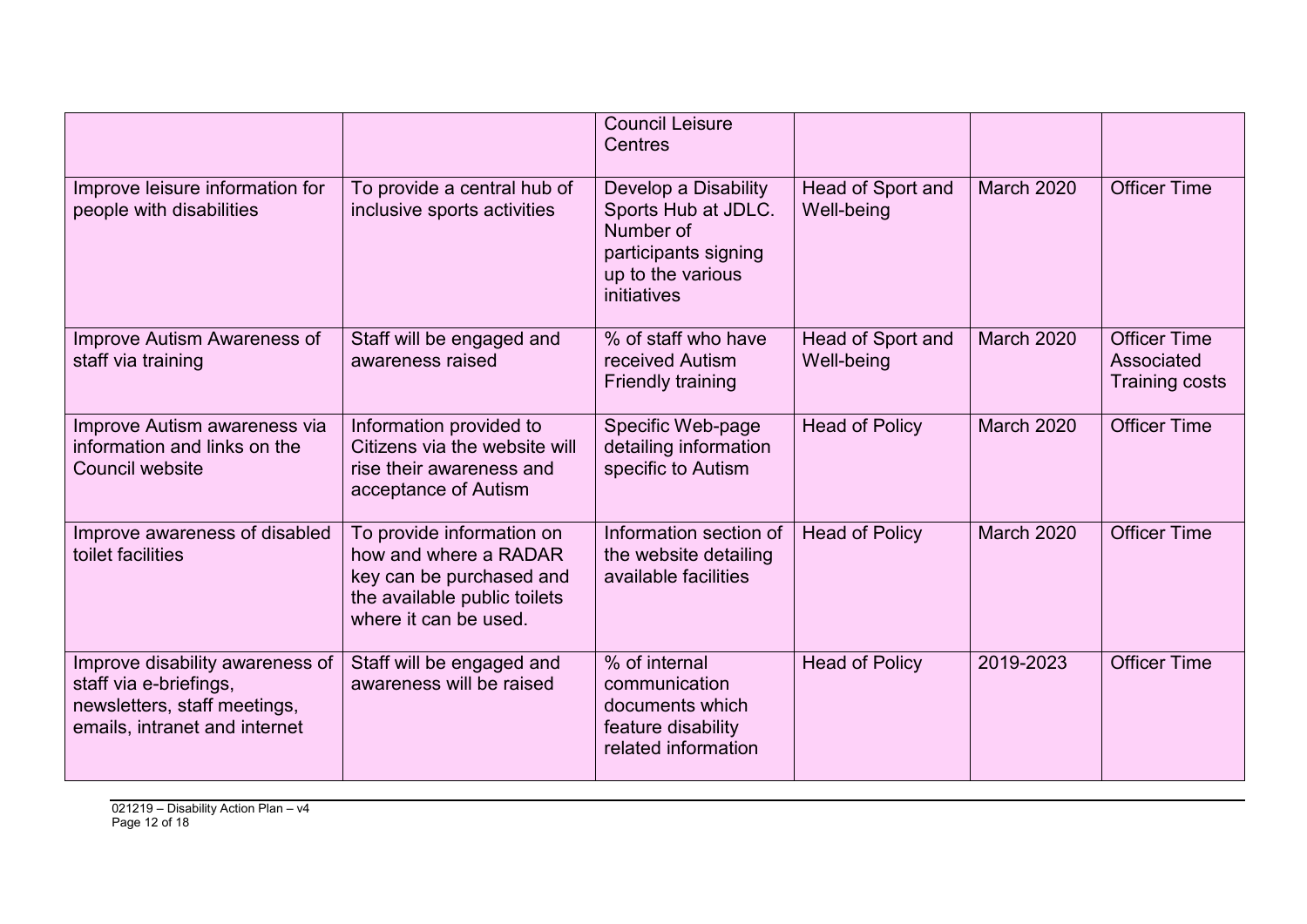| Improve disability awareness of<br>staff via training                                                                                                                                                | Continue to deliver a suite of<br>equality and diversity related<br>training for all staff<br>(including Disability)<br><b>Awareness Training)</b> | % of staff who have<br>received equality and<br>diversity awareness<br>training                                                              | Head of OD/HR<br><b>Head of Policy</b> | 2019-2023 | <b>Officer Time</b> |
|------------------------------------------------------------------------------------------------------------------------------------------------------------------------------------------------------|----------------------------------------------------------------------------------------------------------------------------------------------------|----------------------------------------------------------------------------------------------------------------------------------------------|----------------------------------------|-----------|---------------------|
| Research the possibility of<br>including disability awareness<br>sessions for Members in the<br><b>Members Training Programme</b><br>and ensure the Disability Action<br>Plan is provided to members | Develop the capacity of<br>Members to ensure<br>awareness of the legal<br>obligations in relation to<br>employment and service<br>delivery         | Communicate the<br>outcome of research<br>and plan next steps if<br>applicable<br><b>Disability Action Plan</b><br>distributed to<br>members | Head of Policy                         | 2019/2020 | <b>Officer Time</b> |

# **THEME: Engagement**

| <b>Action Measure</b>                                                                                | <b>Expected</b>                                                      | <b>Performance</b>                                                                              | <b>Lead Officer</b>         | <b>Timescale</b>    | <b>Resources</b>                                                                                                            |
|------------------------------------------------------------------------------------------------------|----------------------------------------------------------------------|-------------------------------------------------------------------------------------------------|-----------------------------|---------------------|-----------------------------------------------------------------------------------------------------------------------------|
|                                                                                                      | <b>Outcome/Impact</b>                                                | <b>Indicator</b>                                                                                |                             |                     | <b>Required</b>                                                                                                             |
| Establish a programme of<br>targeted actions to encourage<br>participation among disabled<br>people. | <b>Higher participation of</b><br>disabled people in public<br>life. | People with a<br>disability represented<br>at a range of<br>stakeholder<br>consultation events. | Relevant<br><b>Managers</b> | On-going<br>process | <b>Officer Time</b><br>Cost of hosting<br>events.<br>Any special<br>provisions<br>needed, eg<br>sign language<br>providers. |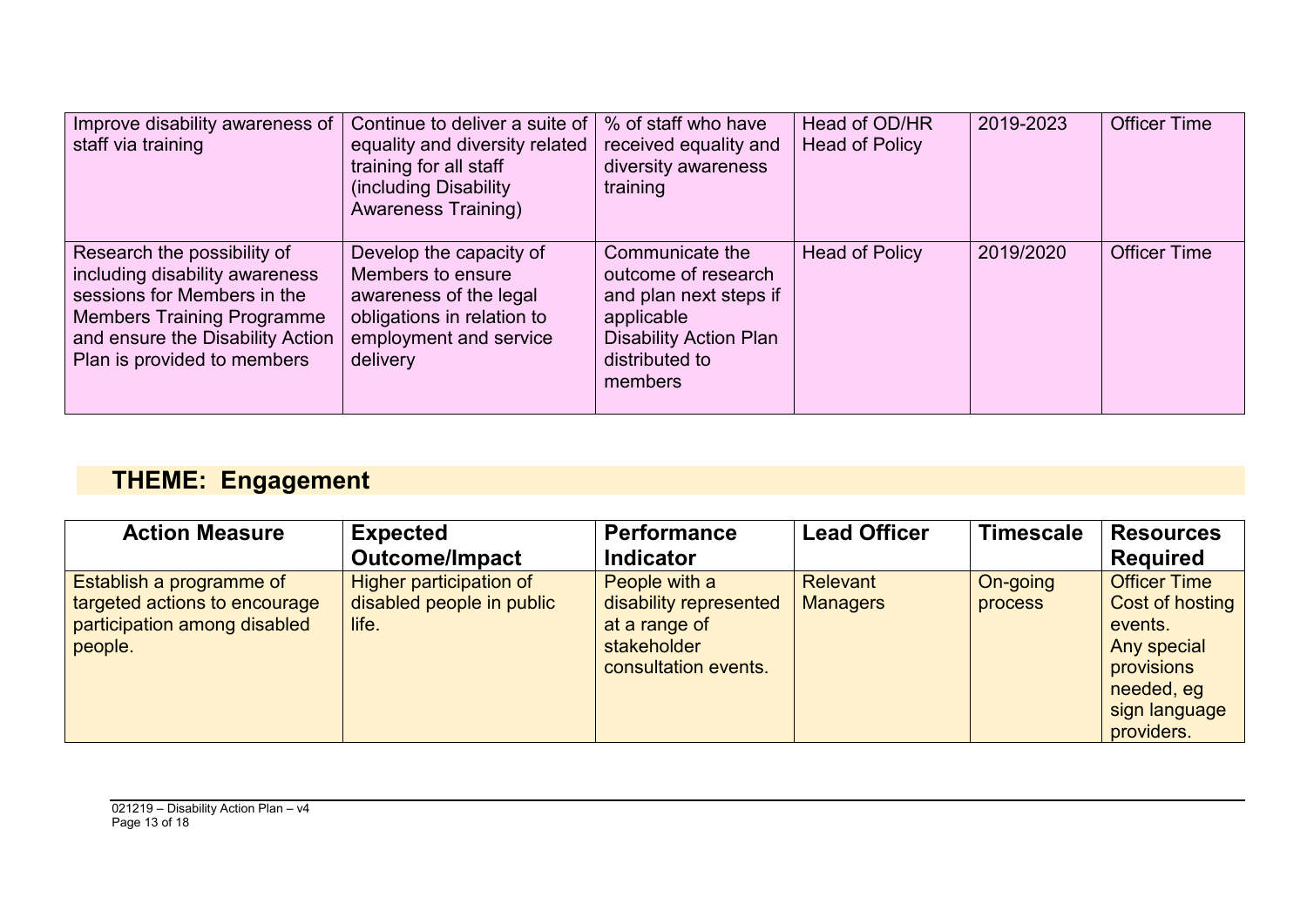| <b>Increased staff awareness</b><br>regarding health and wellbeing<br>initiatives.                                      | Increased engagement of<br>staff in maintaining their<br>own.                                  | Maintain a dedicated<br>webpage on the staff<br>portal.<br>% of emails to staff<br>regarding health and<br>well-being | Head of<br>Performance<br><b>Head of OD/HR</b>                      | 2019-2023         | <b>Officer Time</b>                                                       |
|-------------------------------------------------------------------------------------------------------------------------|------------------------------------------------------------------------------------------------|-----------------------------------------------------------------------------------------------------------------------|---------------------------------------------------------------------|-------------------|---------------------------------------------------------------------------|
| Deliver targeted outreach to<br>encourage and support<br>disabled people to consider<br>enterprise and start a business | Disabled people who are<br>considering starting a<br>business are supported                    | Increase in % of<br>participants with a<br>disability on<br>enterprise awareness<br><i>initiatives</i>                | <b>Head of Prosperity</b><br>and Place                              | 2019-2023         | <b>Officer Time</b>                                                       |
| Involving relevant disability<br>groups in consultations with<br>regard to infrastructural<br>projects                  | Improved opportunities for<br>disabled people to engage<br>with and influence policy<br>makers | Number of changes<br>made to<br>policies/services as a<br>result of their input                                       | Head of<br>Infrastructure and<br>relevant Head of<br><b>Service</b> | 2019-2023         | <b>Officer Time</b>                                                       |
| Develop inclusive initiatives in<br>partnership with Autism NI                                                          | <b>Increased Autism Friendly</b><br><b>Sport and Well-being</b><br><i>initiatives</i>          | Design of a Sport and<br><b>Well-being Autism</b><br><b>Friendly Development</b><br><b>Plan</b>                       | <b>Head of Sport and</b><br><b>Well-being</b>                       | <b>March 2021</b> | <b>Officer Time</b><br><b>Costs related</b><br>to specific<br>initiatives |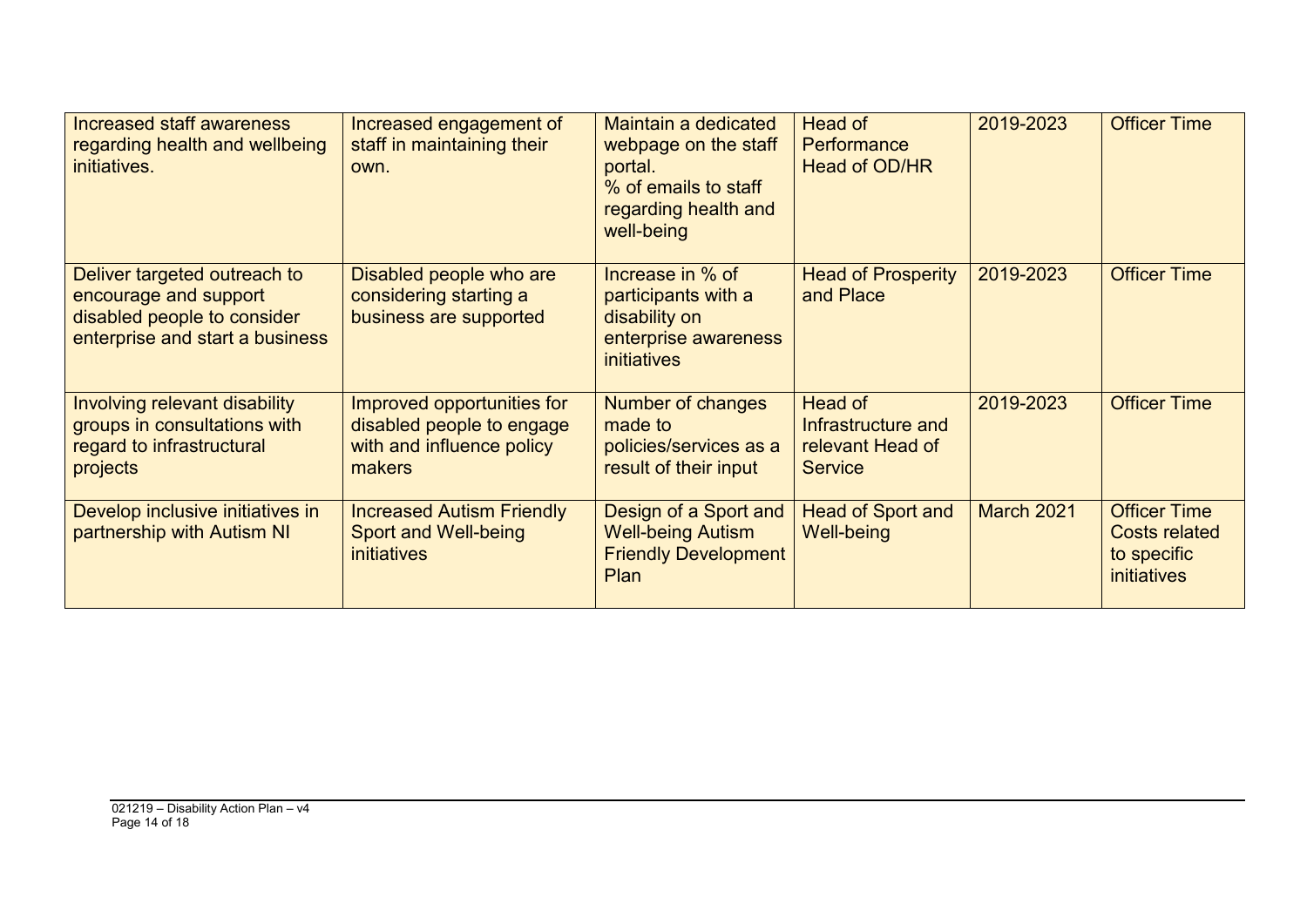## **THEME: Mainstreaming Disability**

| <b>Action Measure</b>                                                                                                                                                                 | <b>Expected</b><br><b>Outcome/Impact</b>                                                                        | <b>Performance</b><br><b>Indicator</b>                                                               | <b>Lead Officer</b>                        | <b>Timescale</b>    | <b>Resources</b><br><b>Required</b>                                          |
|---------------------------------------------------------------------------------------------------------------------------------------------------------------------------------------|-----------------------------------------------------------------------------------------------------------------|------------------------------------------------------------------------------------------------------|--------------------------------------------|---------------------|------------------------------------------------------------------------------|
| Screen all new policies using<br>the disability duty questions<br>included in the S75 screening<br>pro forma to assess the<br>significance of the policy on the<br>disability duties. | Better promotion of equality<br>for disabled people                                                             | All new or revised<br>policies screened for<br>impact on disability<br>duties.                       | All Managers<br>across the<br>organisation | On-going<br>process | <b>Officer Time</b>                                                          |
| Review role of Disability<br>Champions and reappoint<br>Champions as necessary.                                                                                                       | Better promotion of equality<br>for disabled people                                                             | <b>Extend Disability</b><br>Champions<br>organisational<br>Directorates to sit on<br>working groups. | <b>Head of Policy</b>                      | December<br>2020    | Councillor and<br>Officer Time.                                              |
| <b>Attendance of Disability</b><br>Champions at relevant training<br>and networking events.                                                                                           | Sharing of good practice<br>among disability champions                                                          | Attendance by<br><b>Disability Champions</b><br>at 2 relevant events.                                | <b>Disability</b><br>Champions             | On-going<br>process | Councillor and<br><b>Officer Time</b><br>Conference<br>and mileage<br>costs. |
| Ensuring appropriate risk<br>assessments are conducted for<br>individual needs.                                                                                                       | Improved work environment<br>and participation in public<br>life by Councillors and staff<br>with a disability. | Monitor number of<br>risk assessments<br>conducted which<br>relate to disability<br>issues.          | All Managers<br>across the<br>organisation | On-going<br>process | <b>Officer Time</b>                                                          |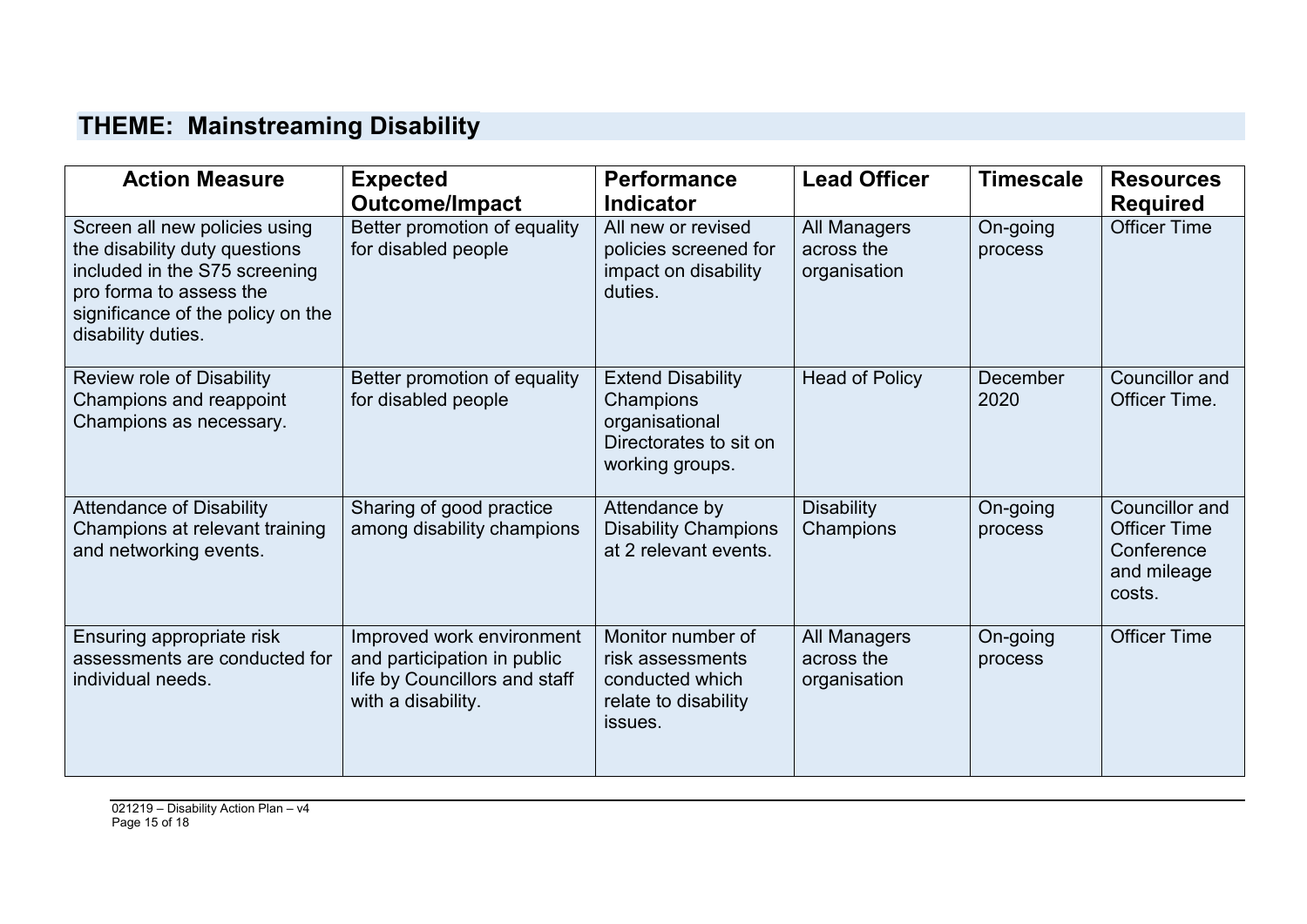| Review recruitment process<br>regarding adjustments for<br>applicants with autism and<br>learning difficulties.                         | Improved support for<br>disabled people with<br>regards to employability.                                        | Action plan<br>developed specifying<br>process modifications<br>necessary.                                                                  | Head of OD/HR                                                 | December<br>2020 | <b>Officer Time</b>                        |
|-----------------------------------------------------------------------------------------------------------------------------------------|------------------------------------------------------------------------------------------------------------------|---------------------------------------------------------------------------------------------------------------------------------------------|---------------------------------------------------------------|------------------|--------------------------------------------|
| Consider all requests for<br>reasonable adjustments as part<br>of the selection process.                                                | Improved support for<br>disabled people with<br>regards to employability.                                        | All applicants<br>informed reasonable<br>adjustments will be<br>considered.<br>% of reasonable<br>adjustments<br>requested and<br>provided. | Head of OD/HR                                                 | 2019-2023        | <b>Officer Time</b>                        |
| Provide ongoing support and<br>advice to employees in relation<br>to declaring a disability and<br>asking for reasonable<br>adjustments | Develop the capacity of the<br>organisation to understand<br>and support the needs of<br>staff with disabilities | Monitor numbers of:<br>staff declaring a<br>disability.<br>reasonable<br>adjustments<br>requested / provided                                | Head of OD/HR &<br>All Managers<br>across the<br>organisation | 2019-2023        | <b>Officer Time</b>                        |
| Printed documents and brand<br>campaigns to feature positive<br>images of disabled people                                               | Promotion of positive<br>attitudes towards disabled<br>people                                                    | % of documents/<br>campaigns which<br>feature positive<br>images of disabled<br>people                                                      | <b>PR</b>                                                     | On-going         | <b>Officer Time</b>                        |
| Information to be presented in<br>alternative formats as required                                                                       | Promotion of positive<br>attitudes towards disabled<br>people                                                    | % of information<br>available in<br>alternative formats in<br>advance                                                                       | <b>Head of Policy</b><br><b>All HOS</b>                       | On-going         | <b>Officer Time</b><br>Production<br>costs |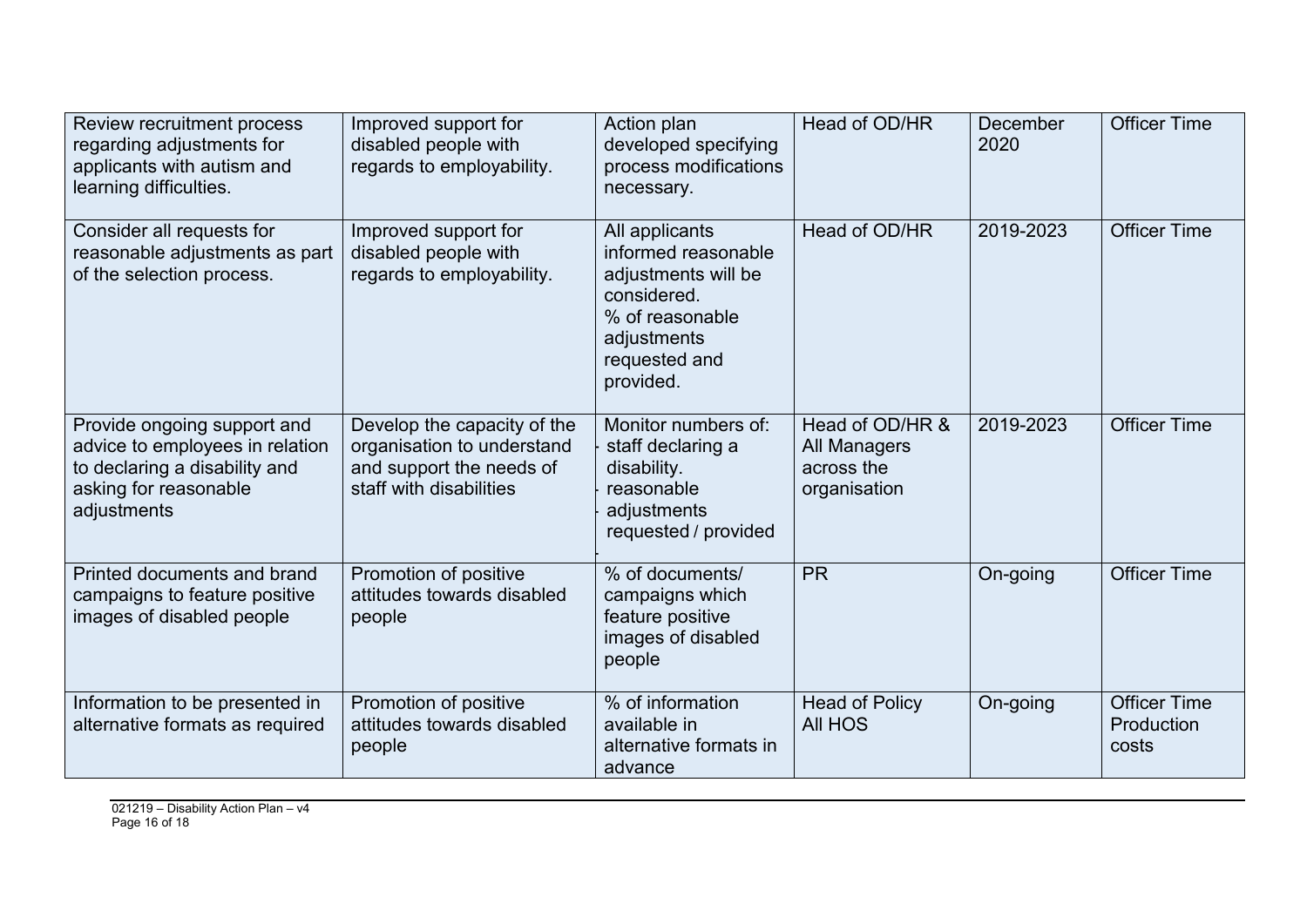| To provide all-inclusive sports<br>activities | To provide a central hub all-<br>inclusive family sports<br>activities | Number of all-ability<br>families participating<br>in the various<br>initiatives. | Head of Sport and<br>Well-being | <b>March 2023</b> | <b>Officer Time</b><br>Associated<br>initiative costs |
|-----------------------------------------------|------------------------------------------------------------------------|-----------------------------------------------------------------------------------|---------------------------------|-------------------|-------------------------------------------------------|
|-----------------------------------------------|------------------------------------------------------------------------|-----------------------------------------------------------------------------------|---------------------------------|-------------------|-------------------------------------------------------|